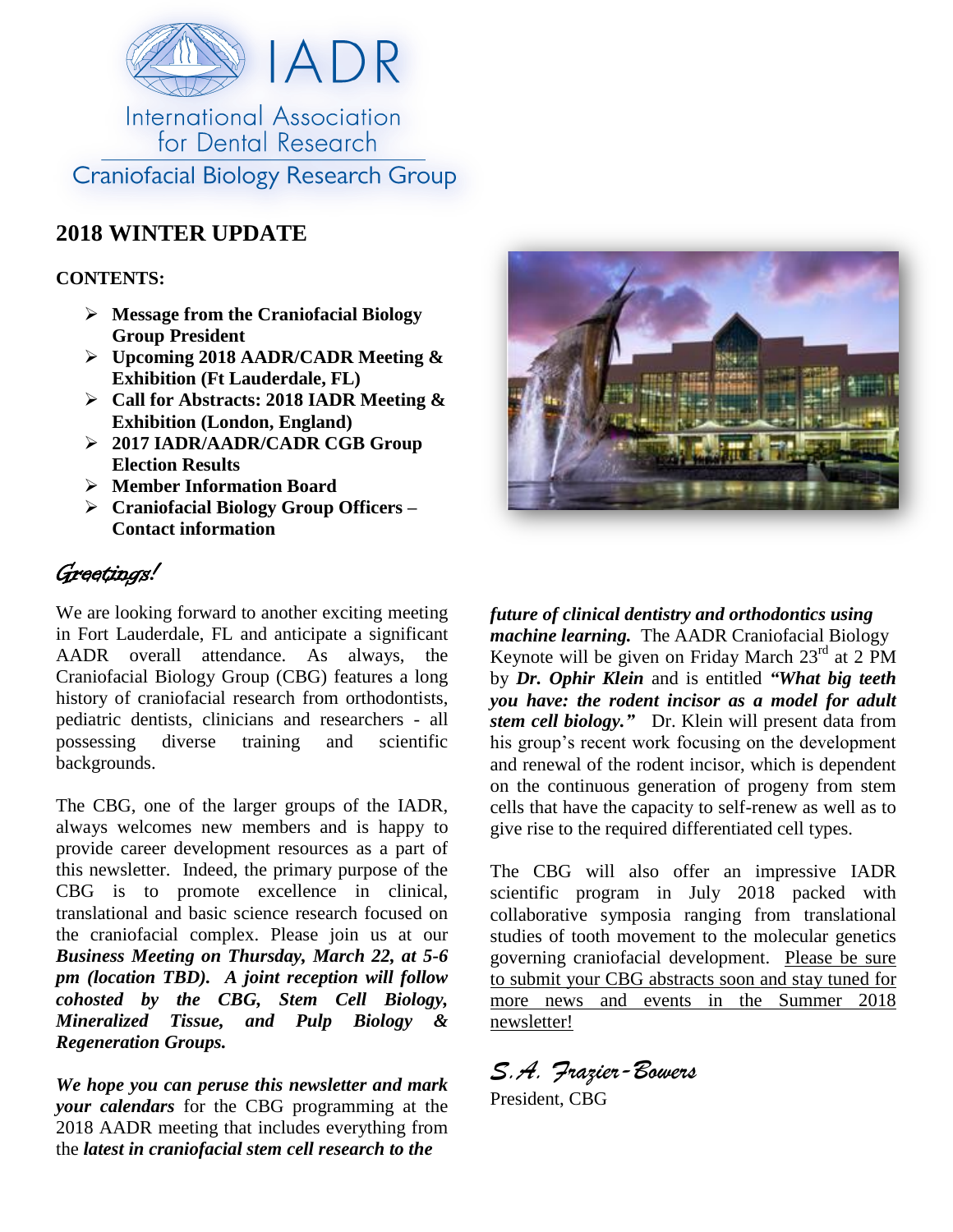

## **AADR/CADR Annual Meeting & Exhibition Fort Lauderdale, FL. March 21-24, 2018**

This year, over 100 abstracts were submitted to the CFB Group. Of these, 16 abstracts will be presented as oral talks, 79 will be presented as part of our 5 poster sessions, and 11 abstracts that were originally submitted to our group have been accepted into either the "*Student Competition for Advancing Dental Research and its Application*" (SCADA) Competition or the "*AADR Hatton Competition*". Congratulations to all!

**A summary of all Craniofacial Biology Group Sponsored Events are listed below:**

### **WEDNESDAY, March 21, 2018**

**1:30 PM – 3:00 PM**

Oral Session: **Temporomandibular Joint and Mandibular Condylar Cartilage** Location: Grand Ballroom B

#### **3:15 PM – 4:45 PM**

Symposium: **Life and Re-birth of Odontoblasts: Biology and Clinical Implications** Organizer(s): Jeremy Mao (Columbia University, New York, NY, USA), Jian Feng (Texas A&M University, Dallas, USA)

> Sponsoring Groups: Stem Cell Biology Research, Pulp Biology & Regeneration Research, Craniofacial Biology Location: Floridian A

## **THURSDAY, March 22, 2018**

**11:00 AM – 12:15 PM**

Poster Session: **Craniofacial Biology: Temporomandibular Joint and Mandibular Condylar Cartilage**

## **12:30 AM – 1:45 PM**

Lunch & Learn (Table #1): **Machine Learning in Dentistry: Transforming Diagnostics and Clinical Practice**  (pre-registration and additional cost involved) Location: Hall D

## **2:00 PM – 3:30 PM**

Oral Session: **Craniofacial Biology Research** Location: Floridian B/C

## **3:45 PM – 5:00 PM**

Poster Session: **Craniofacial Biology: Cleft Lip +/- Palate Research**

## **FRIDAY, March 23, 2018**

## **8 A.M. – 9:30 A.M.**

Symposium: **Dental Oral Craniofacial Tissue Regeneration Consortia: A New Paradigm** Organizer(s): David Kohn (University of Michigan, Ann Arbor,

USA), Jeff Lotz (University of California, San Francisco, USA)

Sponsoring Groups: Stem Cell Biology Research, Mineralized Tissue, Craniofacial Biology Location: Floridian A

## **11:00 AM – 12:15 PM**

Poster Session: **Craniofacial Biology: Dental Development and Disorders**

## **2:00 PM – 3:30 PM**

Oral Session: Keynote address; **Stem Cells and** 



## **Regenerative Medicine CRANIOFACIAL BIOLOGY KEYNOTE ADDRESS**

What Big Teeth You Have: The Rodent Incisor as a Model for Adult Stem Cell Biology (30 minutes) - Dr. Ophir Klein, M.D., Ph.D. Location: Floridian B/C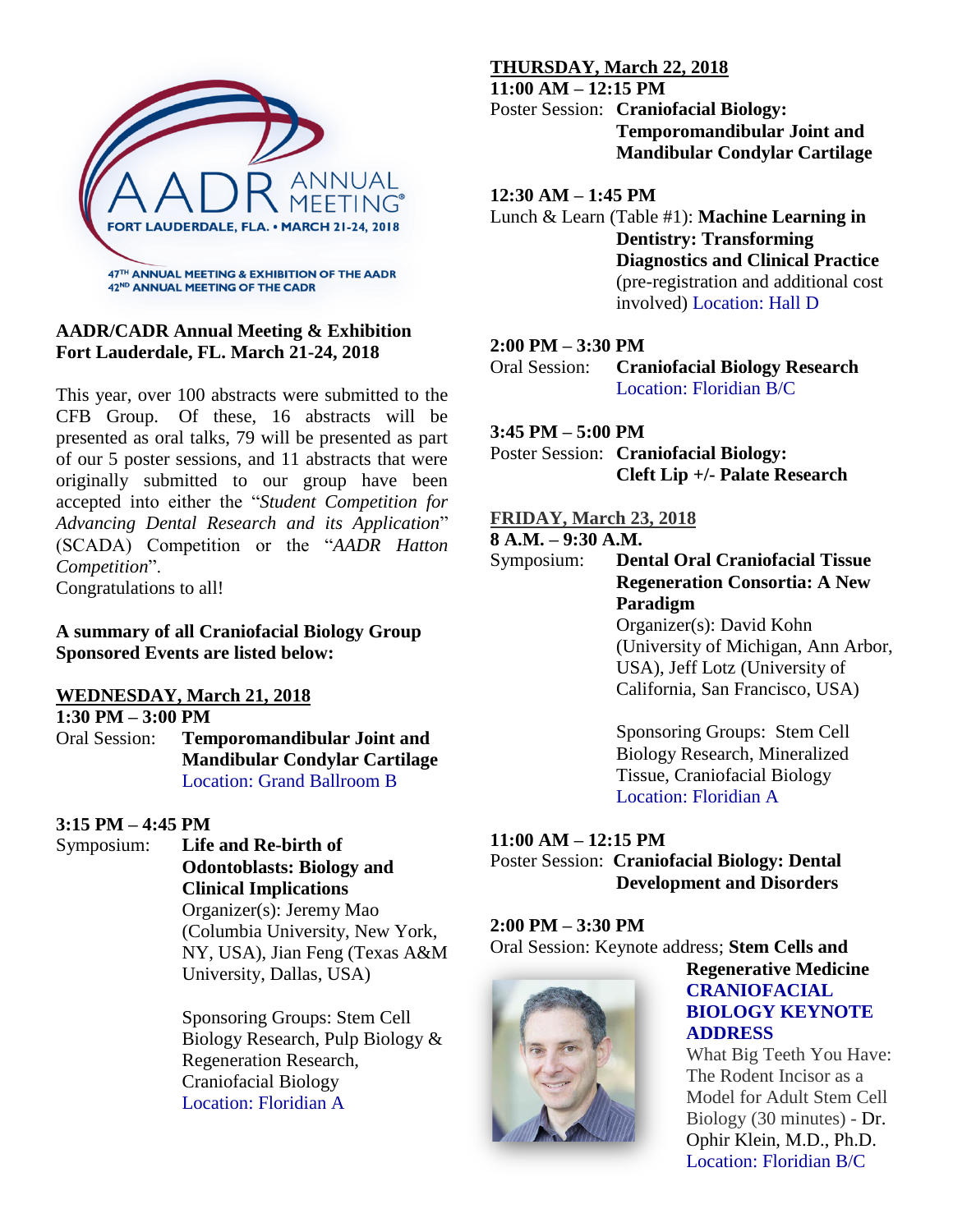#### **FRIDAY, March 23, 2018 (cont.)**

**3:45 PM – 5:00 PM**

Poster Session: **Craniofacial Biology: Bone, Facial Growth and Tooth Movement**

#### **SATURDAY, March 24, 2018**

**8 A.M. – 9:30 A.M.**

Symposium: **The Novel Insights of Proteoglycans in Mineralized Tissues** Organizer: Xiaofang Wang (Baylor College of Dentistry, Texas, USA)

> Sponsoring Groups: Mineralized Tissue, Craniofacial Biology Location: Grand Ballroom G

## **11:00 AM – 12:15 PM**

Poster Session: **Craniofacial Biology: Craniofacial Development and Abnormalities**

**We would like to acknowledge the amazing help we received from a group of outstanding abstract reviewers (listed alphabetically):** 

*Brad Amendt, University of Iowa M. Douglas Benson, Texas A & M James Cray, Jr., Medical University of South Carolina Ramzi H. Haddad, American University of Beirut Ejvis Lamani, University of Alabama in Birmingham Ariadne Letra, University of Texas Health Science Center of Houston*

*Lorri Ann Morford, University of Kentucky Wellington Rody, University of Florida Richard Sherwood, University of Missouri Kathy Svoboda, Texas A & M Reginald Taylor, Texas A & M Shankar Rengasamy Venugopalan, University of Missouri Kansas City*

*Leslie Will, Boston University Sumit Yadav, University of Connecticut Hai Yao, Medical University of South Carolina*





## **CALL FOR ABSTRACTS 2018 IADR GENERAL SESSION LONDON, UK**

**Don't forget to submit your abstract to the Craniofacial Biology Group for the 96th General Session and Exhibition of the IADR**, held in conjunction with the IADR Pan European Regional Congress, July 25-28, 2018, in London, England.

For more information on abstract submissions, see <http://www.iadr.org/IADR/Meetings/2018IAGS>

## **Abstract Submission Deadline – February 2, 2018**

The IADR Craniofacial Biology Keynote will be given by **Dr. Mary Marazita**. Her talk is entitled **"***Genomic and Phenotypic Studies in Orofacial Cleft Families***"**

*London Keynote Overview:* Orofacial clefts (OFC) are the most common craniofacial birth defect, occurring in about 1/800 live births worldwide. In recent years, our group and others have discovered a variety of genomic regions associated with OFC, have identified functional variants at some of these regions, and have begun to tease out specific risk factors for specific OFC subtypes and sub-clinical phenotypes. In this talk, Dr. Marazita will summarize the current findings from her research group.

## **CFB GROUP ELECTION RESULTS**

The recent IADR Craniofacial Biology Group election was run by the IADR Global Headquarters and the newly elected officers are:

*Vice President: James L. Borke Councilor: Bruno Ruest*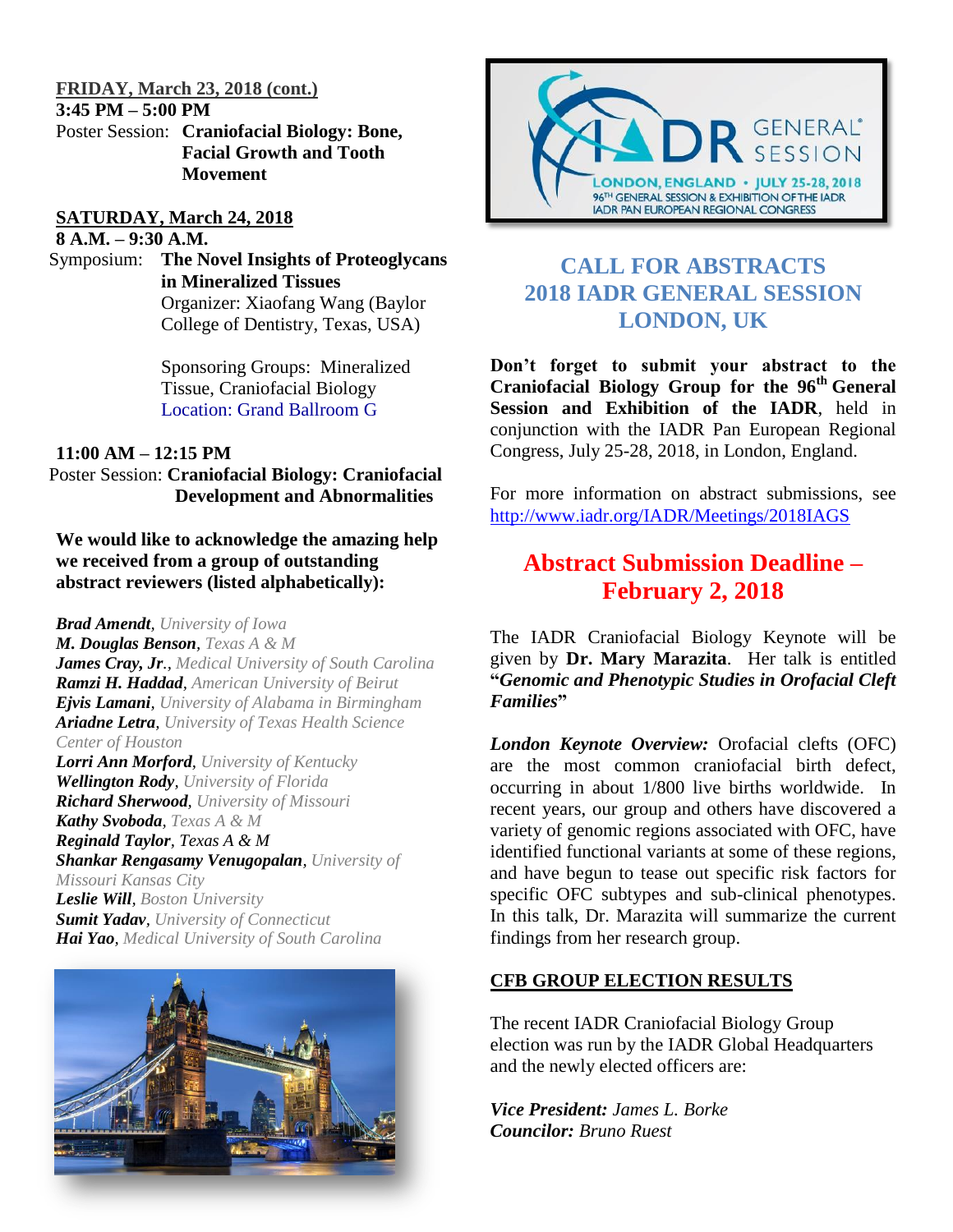## **MEMBER INFORMATION BOARD:**

## **Meetings and Symposium:**



**45th Annual Moyers Symposium** And 43rd Annual International Conference on Craniofacial Research (**Moyers Pre-symposium**) will be held at the University of Michigan. For more information: [www.moyerssymposium.org/](http://www.moyerssymposium.org/) **March 2 – March 4, 2018**

# for Experimental Biology **Science Research Conferences**

## **2018 COAST INNOVATORS WORKSHOP**

*Personalized and Precision Orthodontics:*  Bridging the Biology-Technology Gap in

Orthodontics & Craniofacial Care The Scottsdale Plaza Resort, Scottsdale, AZ For more information: [www.faseb.org/src](http://www.faseb.org/src) **September 12 – 16, 2018**

## **Career Opportunities in Research OPEN POSITION**

*Orthodontics Faculty Opening* 

**The University of North Carolina at Chapel Hill (UNC) School of Dentistry** invites applications for a full-time, tenure track, open rank faculty position in the Dept of Orthodontics and the Biomedical Research Imaging Center (BRIC), both within a prestigious academic health center and public university. We are seeking an outstanding **scientist** and educator **or clinician-scientist** who will develop an independent and sustainable research program within the orthodontic department. A successful candidate will be expected to focus on novel machine learning platforms to advance the clinical treatment and research innovation of orthodontics in the 21st century. **For more information contact Feng-Chang Lin, PhD flin33@email.unc.edu**

## **Funding Opportunities:**



Continued Commitment to the Specialty®

## **American Association of Orthodontist Foundation**

For more information:

[http://aaofoundation.net/AwardsProgram/AbouttheA](http://aaofoundation.net/AwardsProgram/AbouttheAAOFAwardsProgram.aspx) [AOFAwardsProgram.aspx](http://aaofoundation.net/AwardsProgram/AbouttheAAOFAwardsProgram.aspx)

## **Valuable Member Resources:**



## **FaceBase is a collaborative NIDCR-funded consortium**

to generate data in support of advancing research into craniofacial development and malformation. For more information:

<https://www.facebase.org/about/>

# **C-DOCTOR**

## **Center for Dental, Oral, & Craniofacial Tissue & Organ Regeneration**

The vision of C-DOCTOR is to assemble a comprehensive and dynamic team of clinicians, research scientists, biostatisticians, regulatory scientists, and pre-clinical/clinical trial experts to enable the development and clinical implementation of innovative approaches for dental, oral, and craniofacial tissue regeneration. For more information:<http://c-doctor.org/>